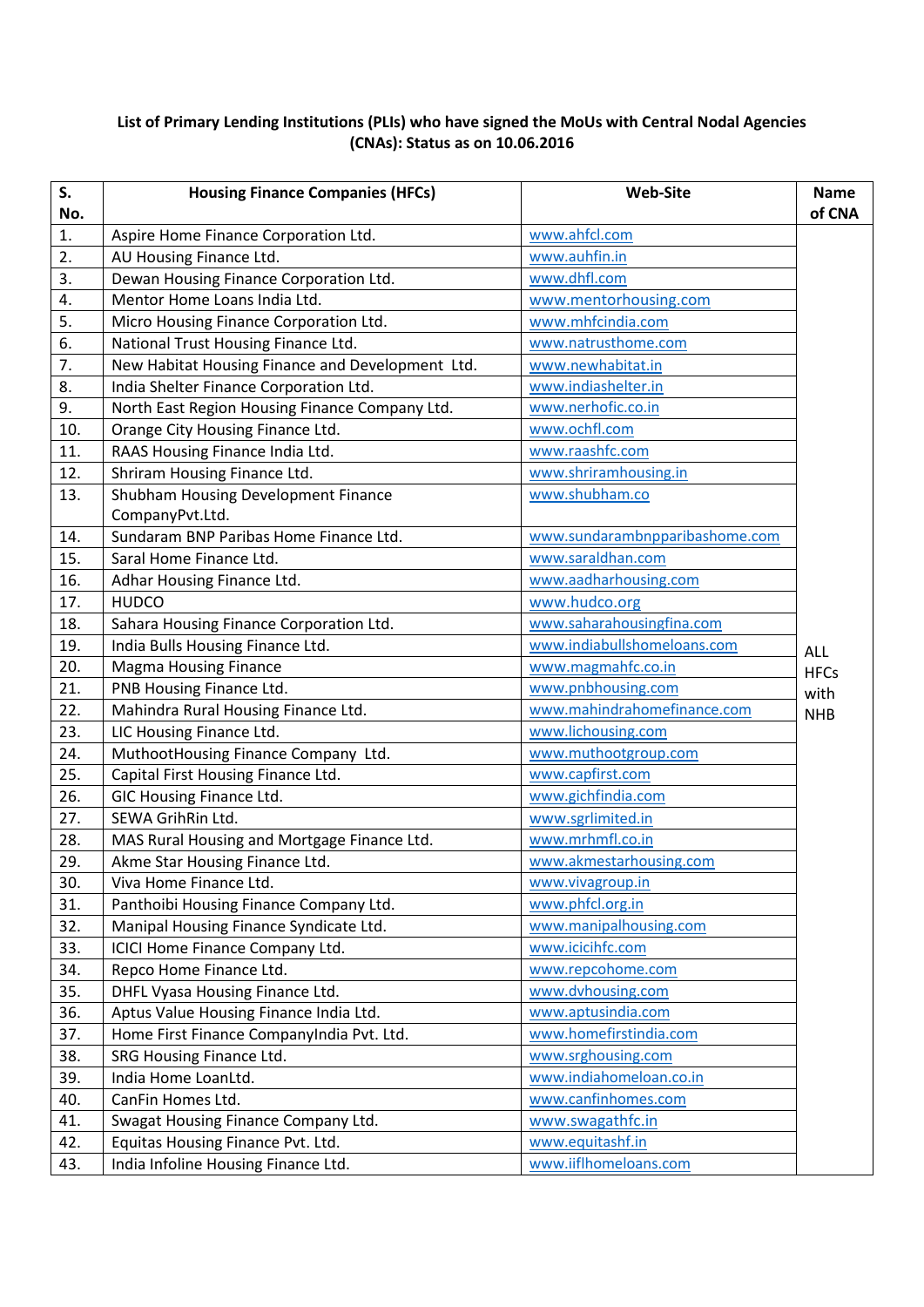| 44. | Cent Bank Home Finance Ltd.                           | www.cbhfl.com                 |              |
|-----|-------------------------------------------------------|-------------------------------|--------------|
| 45. | HBN Housing Finance Ltd.                              | www.hbnhousing.com            |              |
| 46. | Habitat Microbuild India Housing Finance CompanyPvt.  | www.microbuildindia.com       |              |
|     | Ltd.                                                  |                               |              |
| 47. | Aditya Birla Housing Finance Ltd.                     | www.adityabirlahomeloans.com  |              |
| 48. | Edelweiss Housing Finance Ltd.                        | www.edelweissfin.com          |              |
| 49. | L & T Housing Finance Ltd.                            | www.lthousingfinance.com      |              |
| 50. | Mannappuram Home Finance Pvt. Ltd.                    | www.manappuram.com            |              |
| 51. | <b>GRUH Finance Ltd.</b>                              | www.gruh.com                  |              |
| 52. | Tata Capital Housing Finance Ltd.                     | www.tatacapitalhfl.com        |              |
| 53. | Fast Track Housing Finance Pvt. Ltd.                  | www.fasttrackhfc.com          |              |
| 54. | HDFC Ltd.                                             | www.hdfc.com                  |              |
| 55. | Religare Housing Development Finance Corporation Ltd. | www.religarehomeloans.com     |              |
| 56. | Vastu Housing Finance Corporation Ltd.                |                               |              |
| 57. | Fullerton Home Finance Company Ltd.                   | www.fullertonindia.com        |              |
| 58. | USB Housing Finance Corporation Ltd.                  | www.usbhousing.in             |              |
| 59. | DMI Housing Finance Pvt. Ltd.                         | www.dmihousingfinance.in      | <b>ALL</b>   |
| 60. | MuthootHomefin Ltd.                                   | www.muthootfinance.com        | <b>HFCs</b>  |
| 61. | Reliance Home Finance Ltd.                            | www.reliancehomefinance.com   | with         |
| 62. | Khush Housing Finance Ltd.                            | www.khfl.co.in                | <b>NHB</b>   |
| 63. | Capri Global Housing Finance Pvt. Ltd.                |                               |              |
| 64. | Supreme Housing Finance Ltd.                          |                               |              |
| 65. | SwarnaPragati Housing Microfinance Pvt. Ltd.          | www.swarnapragatihousing.com  |              |
| 66. | Nivara Home Finance Ltd.                              |                               |              |
| 67. | Hinduja Housing Finance Ltd.                          |                               |              |
| 68. | Mamta Housing Finance Company Pvt. Ltd.               | www.mamtahousingfinance.com   |              |
|     | <b>Public Sector Banks</b>                            |                               |              |
| 1.  | Punjab & Sind Bank                                    | www.psbindia.com              | <b>NHB</b>   |
| 2.  | State Bank of Bikaner & Jaipur                        | www.sbbjbank.com              | <b>NHB</b>   |
| 3.  |                                                       | www.corpbank.com              | <b>NHB</b>   |
|     | <b>Corporation Bank</b>                               | www.bmb.co.in                 | <b>NHB</b>   |
| 4.  | BhartiyaMahila Bank                                   |                               |              |
| 5.  | Punjab National Bank                                  | www.pnbindia.in               | <b>NHB</b>   |
| 6.  | Allahabad Bank                                        | www.allahabadbank.in          | <b>NHB</b>   |
| 7.  | <b>UCO Bank</b>                                       | www.ucobank.com               | <b>NHB</b>   |
| 8.  | United Bank of India                                  | www.unitedbankofindia.com     | <b>NHB</b>   |
| 9.  | <b>Indian Overseas Bank</b>                           | www.iob.in                    | <b>NHB</b>   |
| 10. | <b>Bank of Baroda</b>                                 | www.bankofbaroda.co.in        | <b>NHB</b>   |
| 11. | IDBI Bank Ltd.                                        | www.idbi.com                  | <b>NHB</b>   |
| 12. | Dena Bank                                             | www.denabank.co.in            | <b>NHB</b>   |
| 13. | Andhra Bank                                           | www.andhrabank.in             | <b>NHB</b>   |
| 14. | Bank of India                                         | www.bankofindia.com           | <b>NHB</b>   |
| 15. | <b>Bank of Maharashtra</b>                            | www.bankofmaharashtra.in      | <b>NHB</b>   |
| 16. | State Bank of Hyderabad                               | www.sbhyd.com                 | <b>NHB</b>   |
| 17. | Vijaya Bank                                           | www.vijayabank.com            | <b>HUDCO</b> |
| 18. | Central Bank of India                                 | www.centralbankofindia.co.in  | <b>HUDCO</b> |
| 19. | <b>Indian Bank</b>                                    | www.indian-bank.com           | <b>NHB</b>   |
| 20. | <b>State Bank of Travancore</b>                       | www.statebankoftravancore.com | <b>NHB</b>   |
| 21. | <b>State Bank of Mysore</b>                           | www.onlinesbm.com             | <b>NHB</b>   |
| 22. | Canara Bank                                           | www.canarabank.in             | <b>NHB</b>   |
| 23. | Union Bank of India                                   | www.unionbankonline.co.in     | <b>NHB</b>   |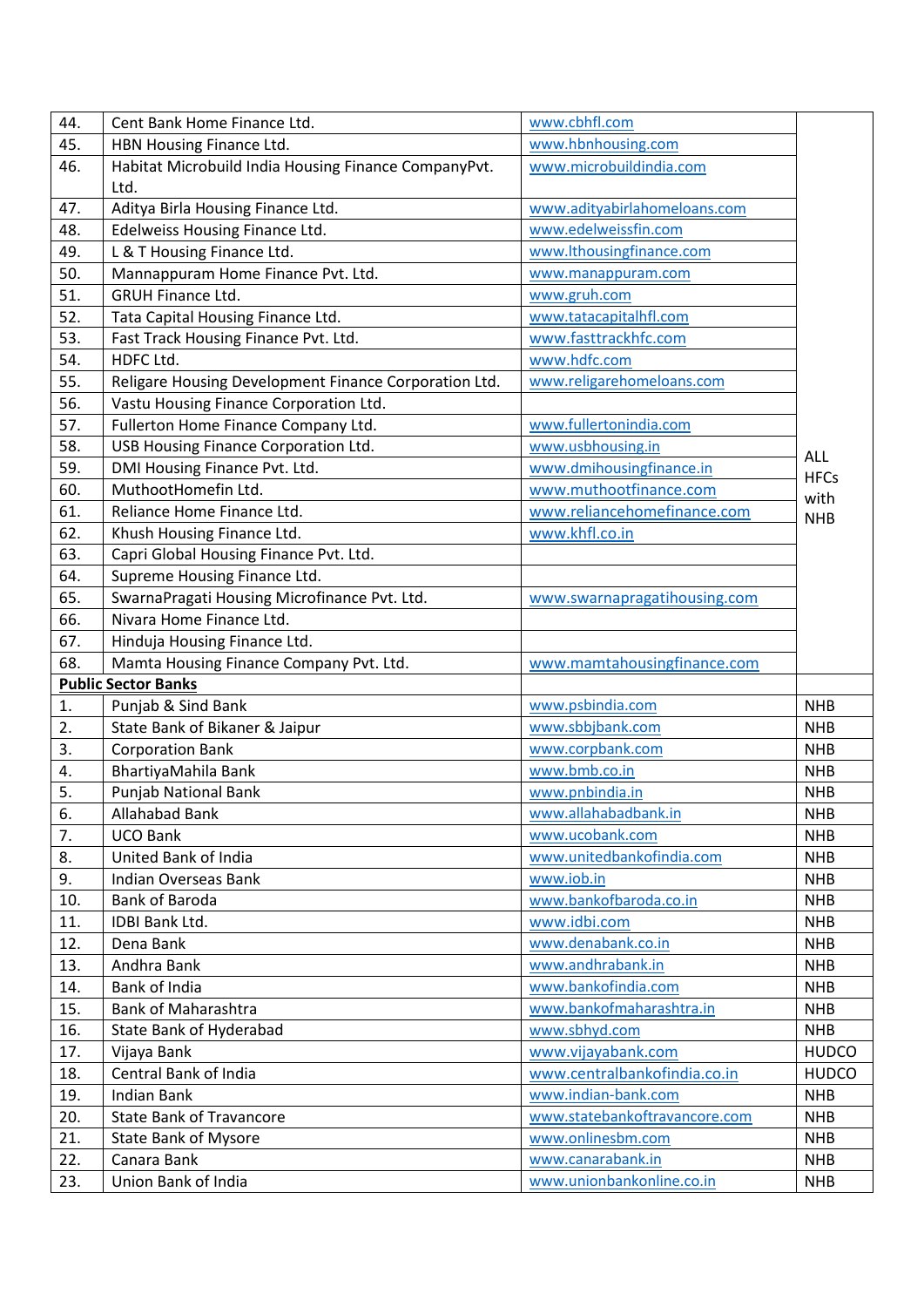| 24.        | Syndicate Bank                                              | www.syndicatebank.in                      | <b>NHB</b>                 |
|------------|-------------------------------------------------------------|-------------------------------------------|----------------------------|
| 25.        | <b>Oriental Bank of Commerce</b>                            | www.obcindia.co.in                        | <b>NHB</b>                 |
| 26.        | <b>State Bank of India</b>                                  | www.sbi.co.in                             | <b>NHB</b>                 |
| 27.        | <b>State Bank of Patiala</b>                                | www.sbp.co.in                             | <b>NHB</b>                 |
|            | <b>Private Sector Banks</b>                                 |                                           |                            |
| 1.         | Axis Bank Ltd.                                              | www.axisbank.com                          | <b>NHB</b>                 |
| 2.         | DCB Bank Ltd.                                               | www.dcbbank.com                           | <b>NHB</b>                 |
| 3.         | J & K Bank                                                  | www.jkbank.net                            | <b>HUDCO</b>               |
| 4.         | <b>City Union Bank</b>                                      | www.cityunionbank.com                     | <b>HUDCO</b>               |
| 5.         | Karnataka Bank Ltd.                                         | www.karnatakabank.com                     | <b>NHB</b>                 |
| 6.         | <b>ICICI Bank Ltd.</b>                                      | www.icicibank.com                         | <b>NHB</b>                 |
| 7.         | Tamilnad Mercantile Bank Ltd.                               | www.tmb.in                                | <b>NHB</b>                 |
| 8.         | South Indian Bank Ltd.                                      | www.southindianbank.com                   | <b>HUDCO</b>               |
| 9.         | <b>Nainital Bank</b>                                        | www.nainitalbank.co.in                    | <b>HUDCO</b>               |
| 10.        | KarurVysya Bank                                             | www.kvb.co.in                             | <b>NHB</b>                 |
| 11.        | Lakshmi Vilas Bank                                          | www.lvbank.com                            | <b>HUDCO</b>               |
| 12.        | Dhanlaxmi Bank Ltd.                                         | www.dhanbank.com                          | <b>HUDCO</b>               |
| 13.        | Catholic Syrian Bank                                        | www.csb.co.in                             | <b>NHB</b>                 |
| 14.        | The Federal Bank Ltd.                                       | www.federalbank.co.in                     | <b>NHB</b>                 |
| 15.        | <b>Yes Bank</b>                                             | www.yesbank.in                            | <b>NHB</b>                 |
|            | <b>Regional Rural Banks</b>                                 |                                           |                            |
| 1.         | <b>Mizoram Rural Bank</b>                                   | www.mizoramruralbank.com                  | <b>NHB</b>                 |
| 2.         | Meghalaya Rural Bank                                        | www.meghalayaruralbank.co.in              | <b>HUDCO</b>               |
| 3.         | Karnataka VikasGrameena Bank                                | www.kvgbank.com                           | <b>NHB</b>                 |
| 4.         | Saurashtra Gramin Bank                                      | www.sgbrrb.org                            | <b>NHB</b>                 |
| 5.         | <b>Nagaland Rural Bank</b>                                  |                                           | <b>NHB</b>                 |
| 6.         | Baroda Rajasthan KshetriyaGramin Bank                       | www.brkgb.com                             | <b>HUDCO</b>               |
| 7.         | UttarakhandGramin Bank                                      | www.uttarakhandgraminbank.com             | <b>HUDCO</b>               |
| 8.         | VananchalGramin Bank                                        | www.vanachalgraminbank.com                | <b>HUDCO</b>               |
| 9.         | Jharkhand Gramin Bank                                       | www.jharkhandgraminbank.com               | <b>HUDCO</b>               |
| 10.        | Rajasthan MarudharaGramin Bank                              | www.mgbbank.com                           | <b>HUDCO</b>               |
| 11.        | BangiyaGraminVikas Bank                                     | www.bgvb.co.in                            | <b>HUDCO</b>               |
| 12.        | Telangana Grameena Bank                                     | www.tgbhyd.in                             | <b>HUDCO</b>               |
| 13.        | Narmada JhabuaGramin Bank                                   | www.njgb.in                               | <b>NHB</b>                 |
| 14.        | Maharashtra Gramin Bank                                     | www.mahagramin.in                         | <b>NHB</b>                 |
| 15.        | Madhya Bihar Gramin Bank                                    | www.mbgbpatna.com                         | <b>NHB</b>                 |
| 16.        | Baroda Gujarat Gramin Bank                                  | www.bggb.in                               | <b>NHB</b>                 |
| 17.        | Pragathi Krishna Gramin Bank                                | www.pragathikrishnabank.com               | <b>NHB</b>                 |
| 18.        | Arunachal Pradesh Rural Bank                                | www.apruralbank.com                       | <b>NHB</b>                 |
| 19.        | LangpiDehangi Rural Bank                                    | www.ldrb.org                              | <b>NHB</b>                 |
| 20.        | Andhra PragathiGrameena Bank                                | www.apgb.in                               | <b>NHB</b>                 |
| 21.        | <b>UtkalGrameen Bank</b>                                    | www.ugb.co.in                             | <b>NHB</b>                 |
| 22.        | Allahabad U P Gramin Bank                                   | www.allahabadgraminbank.in                | <b>NHB</b>                 |
| 23.        | Dena Gujarat Gramin Bank                                    | www.dggb.co.in                            | <b>NHB</b>                 |
|            | Andhra Pradesh GrameenaVikas Bank                           |                                           | <b>NHB</b>                 |
| 24.<br>25. |                                                             | www.apgvbank.in<br>www.sgbbathinda.co.in  | <b>HUDCO</b>               |
|            |                                                             |                                           |                            |
|            | SatlujGramin Bank                                           |                                           |                            |
| 26.        | Assam GraminVikash Bank                                     | www.agvbank.co.in                         | <b>NHB</b>                 |
| 27.        | Kerala Gramin Bank                                          | www.keralagbank.com                       | <b>NHB</b>                 |
| 28.<br>29. | <b>Manipur Rural Bank</b><br>UttarbangaKshetriyaGramin Bank | www.manipurruralbank.com<br>www.ubkgb.org | <b>NHB</b><br><b>HUDCO</b> |